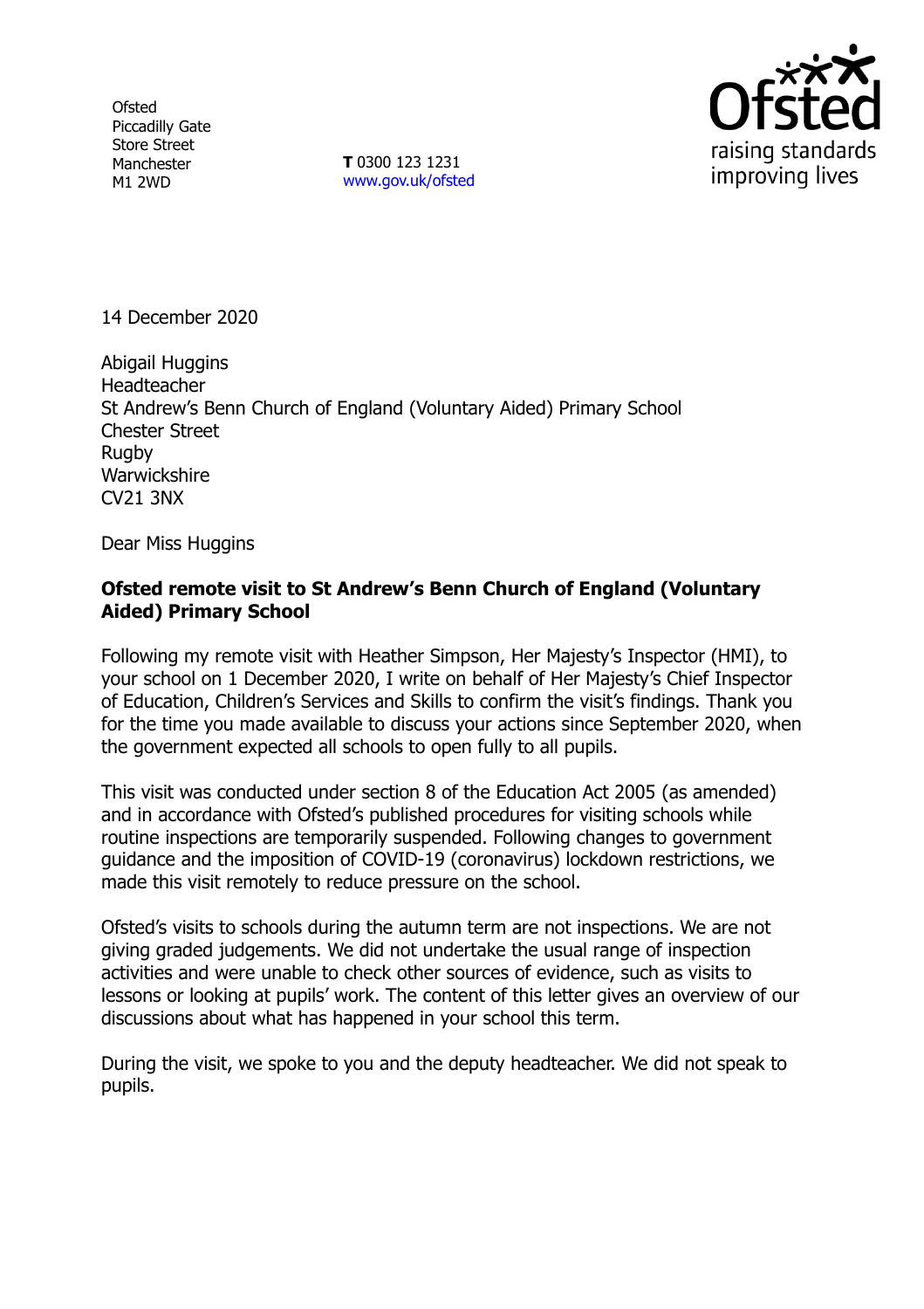

## **Context**

Her Majesty's Chief Inspector of Education, Children's Services and Skills is leading Ofsted's work into how England's education system is managing the return to full education for pupils, following an extended break in formal schooling due to the COVID-19 pandemic.

In undertaking this focused work, HMI are visiting a broad range of schools. HMI will visit a sample of:

- approximately 1,200 schools across all Ofsted grades (outstanding, good, requires improvement and inadequate)
- maintained schools, academies and free schools, special schools and centres of alternative provision, including those in cities, and coastal, town or rural communities.

The information from this visit will feed into Ofsted's national reporting so that the insights can be shared with the government and the education sector. We did not find any significant concerns during the visit. In such a case, an inspection report would be published on our website and available to parents and carers.

We did not consider your response to COVID-19 during the spring and summer terms 2020, when the school was not open to all pupils.

## **From this visit, inspectors noted that:**

- Around 75% of pupils have spent some time isolating at home since the start of the term. Pupils in a mixed Year 3 and Year 4 class were isolating at the time of the visit. This class has isolated on two occasions.
- Pupils are studying all their usual subjects. You told us that pupils are not going on educational visits or learning to swim at present. Your aim is to return to the usual curriculum by summer 2021.
- Staff have checked pupils' starting points in reading. These checks have helped you identify those who have fallen behind. You told us that pupils in Years 1 and 2 are receiving extra help in phonics. In addition, adults are focusing on comprehension skills during class reading sessions.
- Teachers' checks have shown them that some pupils are finding writing more challenging than usual. You told us that building pupils' stamina in writing is a key priority. Teachers have increased the opportunities for pupils to write in history, geography and science.
- Teachers have made checks on what pupils remember from previous mathematics lessons. These checks have shown you that pupils are less confident in recalling key mathematical facts than you would usually expect.